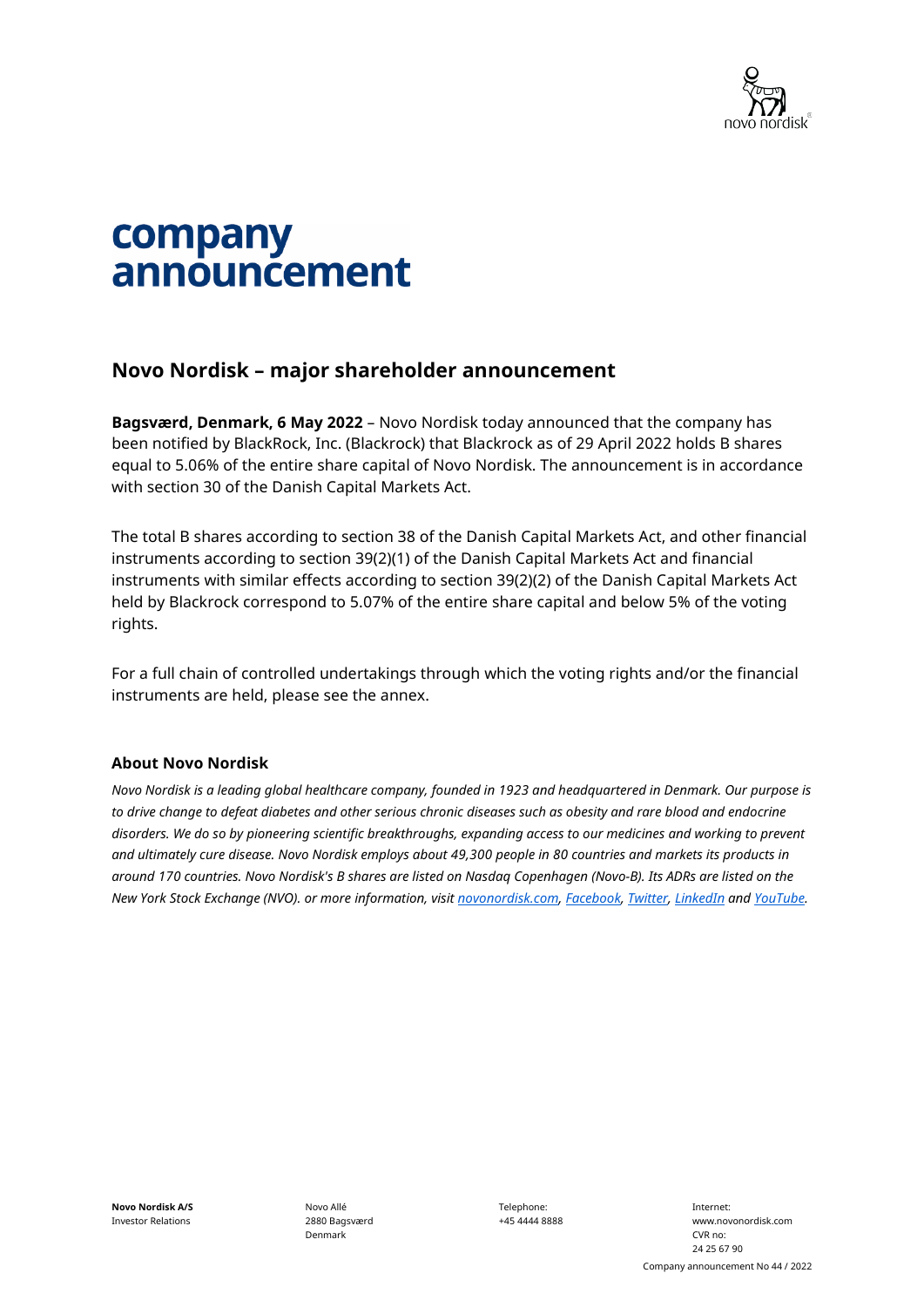#### **Further information**

| Media:<br>Ambre Brown Morley<br>Natalia Salomao Abrahao (US) | +45 3079 9289<br>+1 848 304 1027 | abmo@novonordisk.com<br>niaa@novonordisk.com |
|--------------------------------------------------------------|----------------------------------|----------------------------------------------|
| Investors:                                                   |                                  |                                              |
| Daniel Muusmann Bohsen                                       | +45 3075 2175                    | dabo@novonordisk.com                         |
| Ann Søndermølle Rendbæk                                      | +45 3075 2253                    | arnd@novonordisk.com                         |
| David Heiberg Landsted                                       | +45 3077 6915                    | dhel@novonordisk.com                         |
| Jacob Martin Wiborg Rode<br>Mark Joseph Root (US)            | +45 3075 5956<br>+1 848 213 3219 | jrde@novonordisk.com<br>mjhr@novonordisk.com |

**Novo Nordisk A/S** Investor Relations

Novo Allé 2880 Bagsværd Denmark

Telephone: +45 4444 8888

Internet: www.novonordisk.com CVR no: 24 25 67 90 Company announcement No 44 / 2022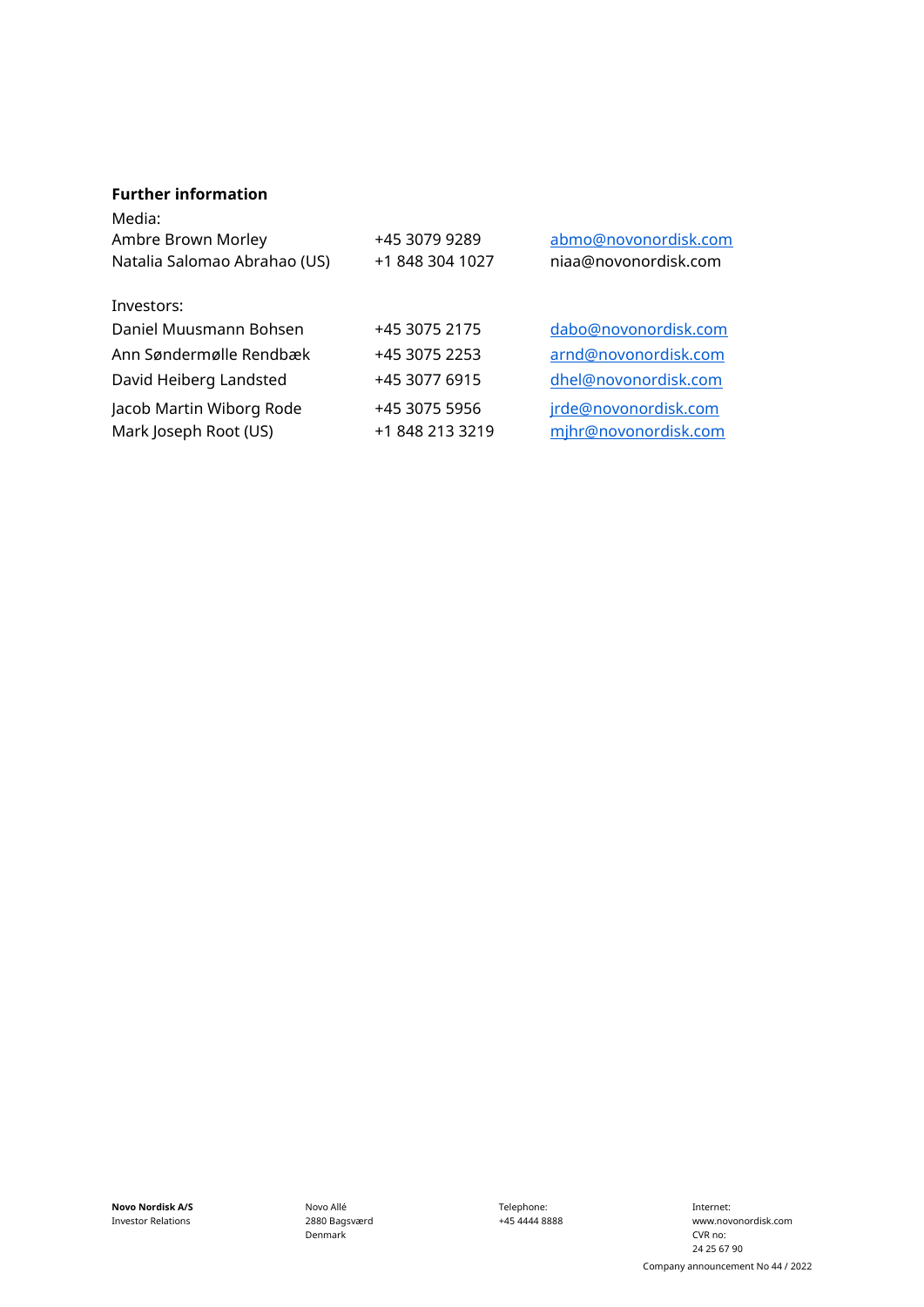## **Annex: Full chain of controlled undertakings starting with the ultimate controlling natural person or legal entity as of 3 May 2022**

| Name                           | % of voting rights if  | % of voting rights       | Total of both   |
|--------------------------------|------------------------|--------------------------|-----------------|
|                                | it equals or is higher | through financial        | if it equals or |
|                                | than the notifiable    | instruments if it equals | is higher       |
|                                | threshold              | or is higher than the    | than the        |
|                                |                        | notifiable threshold     | notifiable      |
|                                |                        |                          | threshold       |
| BlackRock Japan Co., Ltd.      |                        |                          | Below 5%        |
|                                |                        |                          |                 |
| <b>BlackRock Investment</b>    |                        |                          | Below 5%        |
| Management, LLC                |                        |                          |                 |
| <b>BlackRock Investment</b>    |                        |                          | Below 5%        |
| Management (UK) Limited        |                        |                          |                 |
| <b>BlackRock Investment</b>    |                        |                          | Below 5%        |
| Management (Australia)         |                        |                          |                 |
| Limited                        |                        |                          |                 |
| <b>BlackRock International</b> |                        |                          | Below 5%        |
| Limited                        |                        |                          |                 |
| <b>BlackRock Institutional</b> |                        |                          | Below 5%        |
| Trust Company, National        |                        |                          |                 |
| Association                    |                        |                          |                 |
| <b>BlackRock Fund Advisors</b> |                        |                          | Below 5%        |
|                                |                        |                          |                 |
| <b>BlackRock Financial</b>     |                        |                          | Below 5%        |
| Management, Inc.               |                        |                          |                 |
| <b>BlackRock Asset</b>         |                        |                          | Below 5%        |
| Management North Asia          |                        |                          |                 |
| Limited                        |                        |                          |                 |
| <b>BlackRock Asset</b>         |                        |                          | Below 5%        |
| Management Deutschland         |                        |                          |                 |
| AG                             |                        |                          |                 |
| <b>BlackRock Asset</b>         |                        |                          | Below 5%        |
| Management Canada              |                        |                          |                 |
| Limited                        |                        |                          |                 |
| <b>BlackRock Advisors, LLC</b> |                        |                          | Below 5%        |
| <b>BlackRock Advisors (UK)</b> |                        |                          | Below 5%        |
| Limited                        |                        |                          |                 |
| BlackRock (Singapore)          |                        |                          | Below 5%        |
| Limited                        |                        |                          |                 |

Telephone: +45 4444 8888